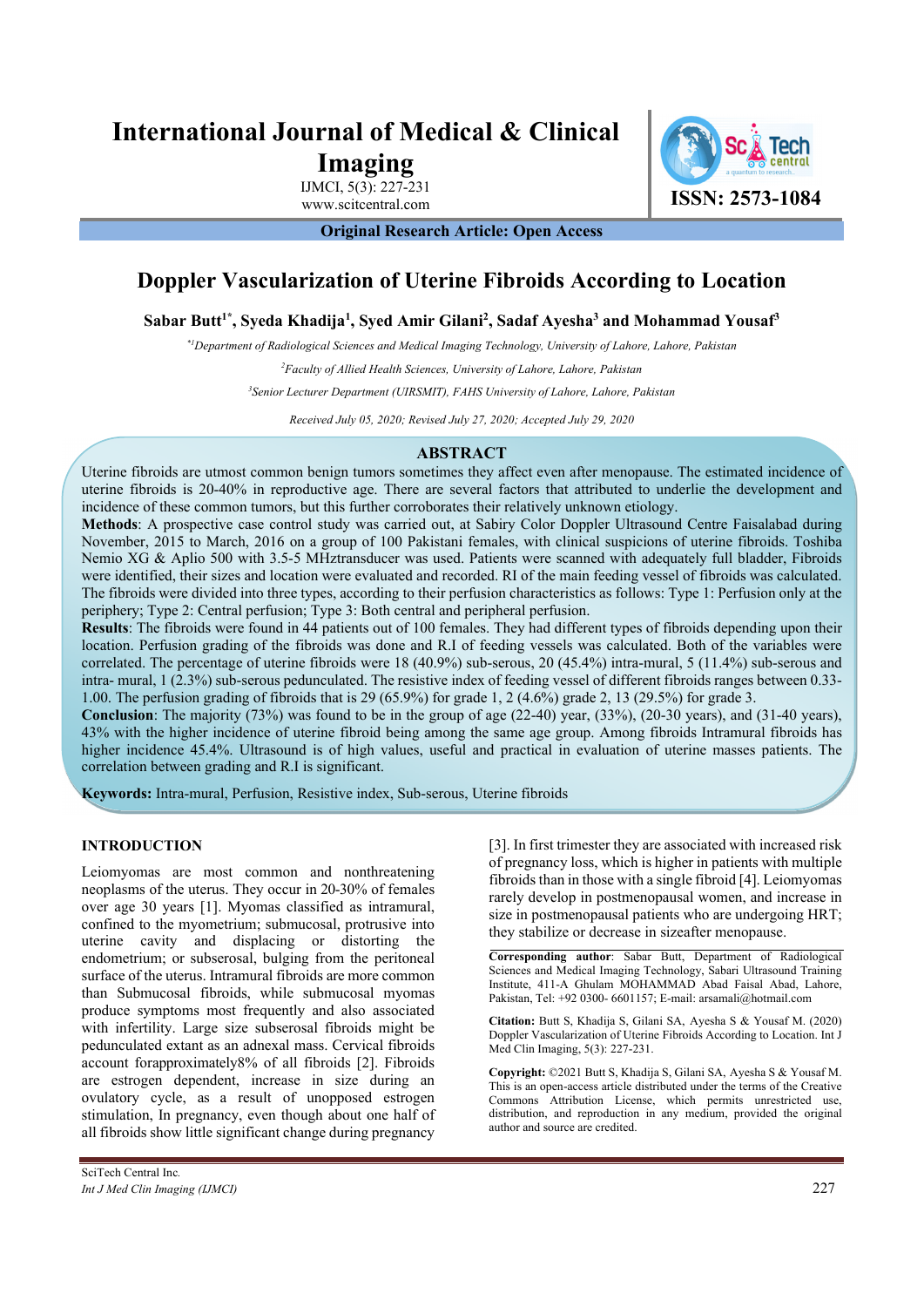Tamoxifen has also been reported to cause growth in leiomyomas [5]. Sonographically, myomas have variable appearances, most often hypoechoic or heterogeneous in echo texture. Calcification may occur in fibroids, frequently appearing as focal areas of increased echogenicity with shadowing, or as a curvilinear echogenic rim, which may simulate the outline of a fetal head [6]. When fibroids undergo rapid growth, they tend to outgrow their blood supply, leading to degeneration, necrosis and producing areas of decreased echogenicity or cystic spaces within the fibroid [7]. This often during pregnancy, affecting about 7-8% of pregnant females with fibroids, it presents with pain over this area [8]. Submucosal fibroids are usually broad-based solid hypoechoic masses with an overlying layer of echogenic endometrium. Sonographically, the finding of a highly echogenic, attenuating mass within the myometrium is virtually diagnostic of this condition [9]. It is important to identify the lesion within the uterus so as not to confuse it with the more common, similar-appearing, fat-containing ovarian dermoid. Lipomatous uterine tumors are usually asymptomatic, they do not require surgery [10]. In this study we divided the fibroids into three types, according to their perfusion characteristics: Type 1: Perfusion only at the periphery; Type 2: Central perfusion; Type 3: Both central and peripheral perfusion.

The aim of this study was to aid in investigation and management of fibroids. Malignancies of uterine fibroids may be difficult to distinguish clinically and on grey scale, Doppler sonography is reliable now days. The diagnosis of uterine fibroids on color Doppler sonography makes it possible to differentiate between benign and malignant.

#### **METHODOLOGY**

This prospective case control study was carried out at Sabiry color Doppler ultrasound Centre Faisalabad between November 2015 to March 2016. The study was approved by the institutional review board and all women were informed about its purpose and gave their written consent to participate. One hundred females with clinical suspicion of uterine fibroids were included in this study. All ultrasound examinations were performed by the same examiner using a Toshiba Nemio XG & Aplio 500 with 3.5-5 MHz transducer. Myoma characteristics, such as location (submucous, intramural or subserous), topographic site (mostly anterior or posterior) were identified. In women with multiple fibroids, each myoma was measured and reference to its specific location. Demographic characteristics of patients including age, infertility, parity and body mass index (BMI) and menstrual cycle bleed were recorded. Statistical analysis was performed using the SPSS 20 software package. The normal distribution of quantitative variables age, parity, menstrual cycle bleed, BMI, size and blood flow in myoma were verified. Ultrasound examinations of myomas

diameter were normally distributed and are reported as mean ±SD. Qualitative variables (location of myoma, topographic site of myoma) were expressed. The fibroids were divided into three types, according to their perfusion characteristics as follows:

Type-1: Perfusion only at the periphery;

Type-2: Central perfusion;

Type-3: Both central and peripheral perfusion.

RI of the main feeding vessel of fibroids was calculated.

#### **RESULTS**

The age of Patients having fibroids 22-59.29 (65.9%) married and 15 (34.1%) unmarried females out of 100 patients. **Table 1** showed the fibroid type depending upon location which is 18 (40.9%) sub-serous, 20 (45.4%) intramural, 5 (11.4%) sub-serous and intra-mural, 1 (2.3%) subserous pedunculated **(Figure 1)**. **Table 1** showed resistive index of feeding vessels of different fibroids ranges between 0.33-1.00. **Table 2** showed the perfusion grading of fibroid which is 29 (65.9%) for grade 1, 2 (4.6%) grade 2, 13 (29.5%) for grade 3 **(Figures 2 and 3)**.

**Table 1.** Resistive index of feeding vessels.

| $-$ of $\vert$<br>Type<br>fibroids    | Frequency      | Percentage |
|---------------------------------------|----------------|------------|
| Sub-serous                            | 18             | $40.9\%$   |
| Intra-mural                           | 20             | 45.4%      |
| Sub-serous<br>intra-<br>$\&$<br>mural | 0 <sub>5</sub> | 11.4%      |
| $Suh-$<br>serouspedun<br>culated      | $\Omega$       | $2.3\%$    |
| <b>Total</b>                          | 44             | 100%       |



**Figure 1**. Fibroid type depending upon location.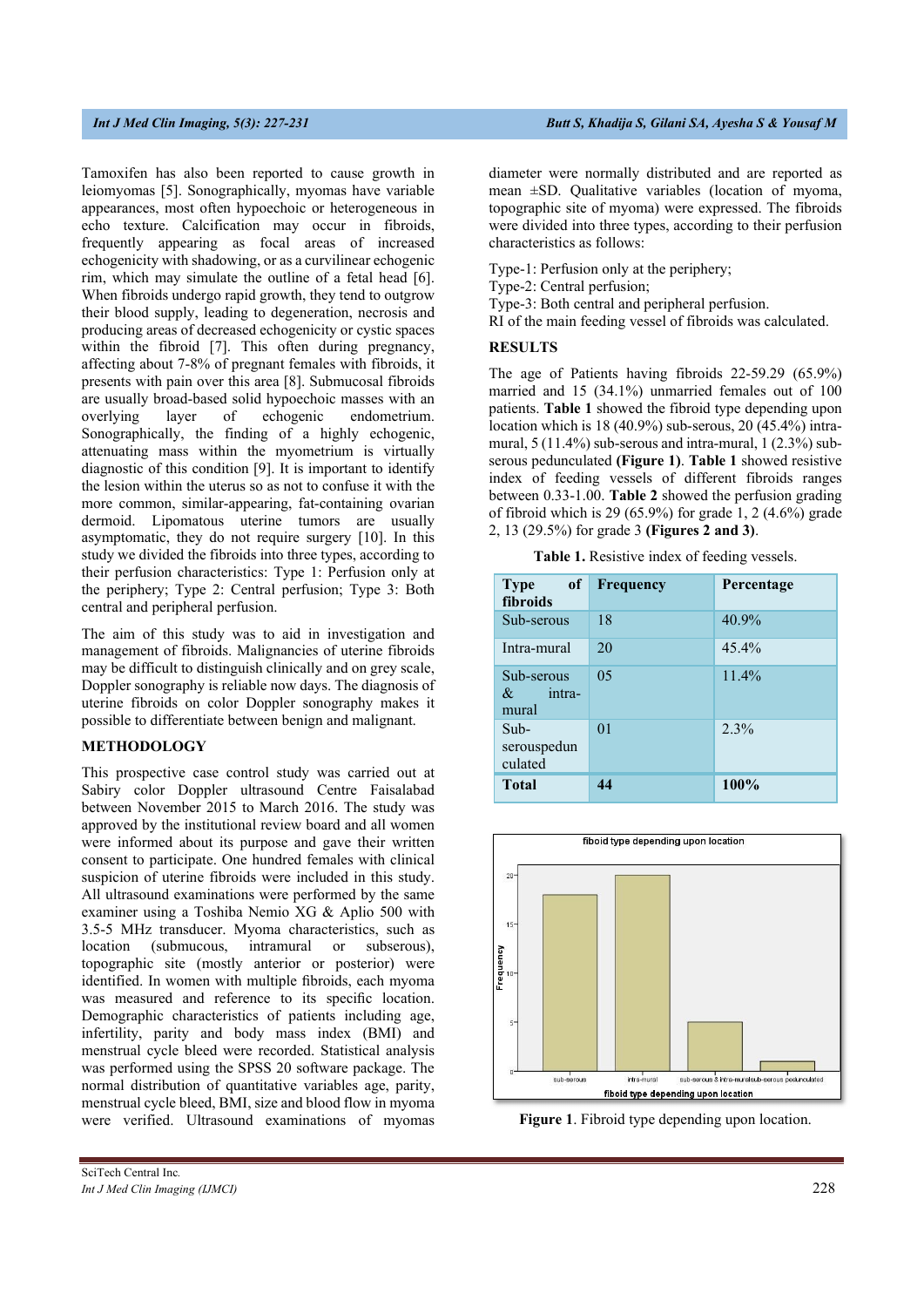|              | <b>Frequency</b> | Percentage |  |  |
|--------------|------------------|------------|--|--|
| Grade-I      | 29               | 65.9%      |  |  |
| Grade-II     | 02               | $4.6\%$    |  |  |
| Grade-III    | 13               | 29.5%      |  |  |
| <b>Total</b> | 44               | 100%       |  |  |

**Table 2.** Perfusion grading of fibroid.



Figure 2. Perfusion grading.

**Table 3.** Over all grading

| R.1           | Grade 1 | R. I          | <b>Grade 2</b> | <b>R.I</b>    | <b>Grade 3</b> |
|---------------|---------|---------------|----------------|---------------|----------------|
| $0.61 - 1.00$ | 29      | $0.78 - 0.88$ |                | $0.31 - 0.65$ |                |



SciTech Central Inc*. Int J Med Clin Imaging (IJMCI)* 229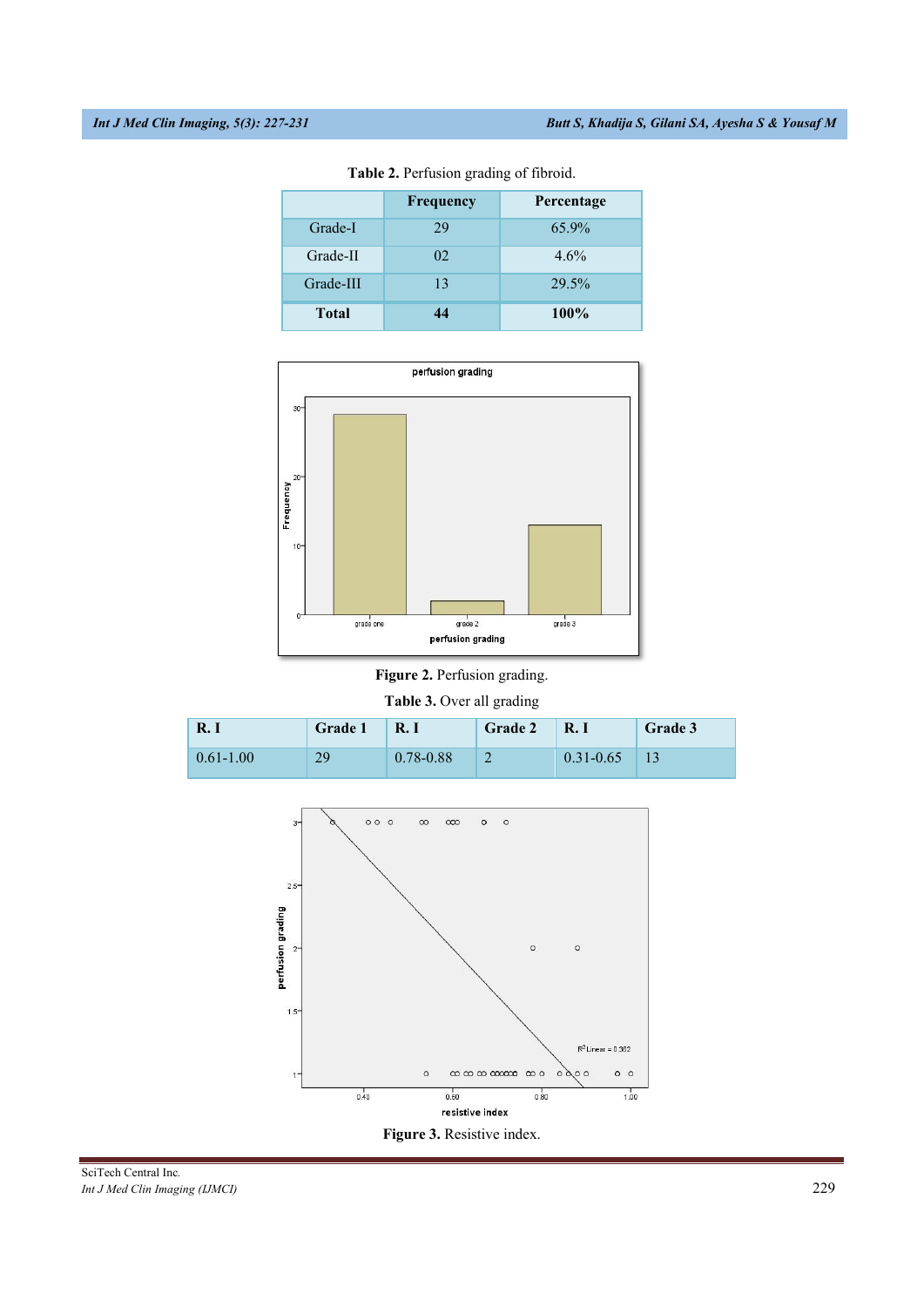#### **CONCLUSION**

The majority 73% was found in the age group of 22-40 y, 33% in 20-30 y of age, and 43% in 31-40 y with the higher incidence of uterine fibroid being among the same age group. The correlation between grading and R.I is significant. Among fibroids, intramural fibroids have higher incidence 45.4%. Color Doppler values are useful in evaluation of uterine fibroids. Early detection of fibroids on ultrasonography can be treated by HRT (hormonal replacement therapy).

This is a potential cause of concern when fibroids are left untreated or managed conservatively, they can transform into malignancy.

#### **DISCUSSION**

Uterine fibroids are the benign tumors of the uterus and the most common indication for hysterectomy [11]. The most functional imaging modality for evaluating uterine fibroids is ultrasonography and the vascularity changes of fibroids can be easily assessed by color Doppler sonography [12]. Sonographically, the finding of a highly echogenic attenuating mass within the myometrium is virtually diagnostic of this condition [8]. Uterine fibroids can also be assessed by MRI but it is expensive, so majority of the patients with symptomatic uterine fibroids undergo sonographic evaluation [13]. It is important to identify the lesion within the uterus so as not to confuse it with the more common similar-appearing fat-containing ovarian dermoid. Aslipomatous uterine tumors are usually asymptomatic they do not require surgery [10]. The incidence of fibroids according to location in our study was 45.4% intramural, 40.9% subserosal, 11.4% subseroal and intramural and 2.3% subserosal pedunculated. Nieuwenhuis et al. [14] found 66 women having uterine fibroids with 5 Submucosal, 32 Intramural, and 29 Subserosal mean age 42 years. Ukwenya et al. found 7.8% subserosal, 5.1% submucosal, 4.5% pedunculated and 74.4% intramural. Sarkodie et al., reported 57.8% intramural, 4.4% submucosal and 55.6% in more than one layer [15,16]. The mean age of fibroid presentation in our study was 34 years and in studies and was 42, 31 and 31 years respectively [14,16,17]. In our study, 65.9% fibroids were in grade1 having peripheral flow, 4.6% grade-2 having central flow & 29.5% grade-3 having peripheral and central flow. 56 of U/S finding were found to be normal. The morphological criteria of "peripheral vascularity" were seen in 44 cases, being the criterion showing highest prevalence. Kurjak et al. [18] have shown increased blood velocity and decreased RI and PI in both uterine arteries in patients with uterine fibroids. Sladkevicius et al. [19] found that uterine myomas substantially affect blood flow velocity in the uterine arteries resulting PI values commonly <1.0. We also observed the comparable results in uterine arteries with RI values commonly <1.0 in the presence of uterine fibroids.

In a study of fibroids comparatively high velocity flow was found in the periphery of the lesion in 52 (89%) cases, with PI <1.2 and RI<0.7. Doppler measurement of resistance to blood flow is one of the important features in the assessment of tumor vascularity. It is an important fact that difference in vascularity exists between malignant and benign masses, blood vessels show lower resistance to blood flow in malignant as compared to benign masses [19,20].

#### **REFERENCES**

- 1. Kurman RJ (2013) Blaustein's pathology of the female genital tract. Springer Science & Business Media.
- 2. Kirchner L, Eng KA, Hudelist G (2018) Hysteroscopy, pp : 375-386.
- 3. Sampat K, Alleemudder DI (2018) Fibroids in pregnancy: Management and outcomes. Obstet Gynaecol 20 : 187-195.
- 4. Benson CB, Chow JS, Lee WC, Hill IIIJA, Doubilet PM (2001) Outcome of pregnancies in women with uterine leiomyomas identified by sonography in the first trimester. J Clin Ultrasound 29 : 261-264.
- 5. Dilts PV, Hopkins MP, Chang AE, Cody RL (1992) Rapid growth of leiomyoma in patient receiving tamoxifen. Am J Obstet Gynecol 166 : 167-168.
- 6. Early HM, Gahan JPM, Scoutt LM, Revzin M, Lamba R, et al. (2016) Pitfalls of sonographic imaging of uterine leiomyoma. Ultrasound Q32 : 164-174.
- 7. Caoili EM, Hertzberg BS, Kliewer MA, DeLong D, Bowie JD (2000) Refractory shadowing from pelvic masses on sonography: A useful diagnostic sign for uterine leiomyomas. AJR Am J Roentgenol 174 : 97- 101.
- 8. Dodd GD, Budzik RF (1990) Lipomatous uterine tumors: Diagnosis by ultrasound, CT and MR. J Comput Assist Tomogr 14: 629-632.
- 9. Serafini G, Martinoli C, Quadri P, Speca S, Crespi G, et al. (1996) Lipomatoustumorsof the uterus: Ultrasonographic findings in 11 cases. J Ultrasound Med 15 : 195-199.
- 10. Hertzberg BS, Kliewer MA, George P, Donald JWM, Carroll BA (1995) Lipomatousuterine masses : Potential to mimic ovarian dermoids on endovaginal sonography. J Ultrasound Med 14 : 689-692.
- 11. Stewart EA (2001) Uterine fibroids. Lancet 357 : 293- 298.
- 12. Muniz CJ, Fleischer AC, Donnelly EF, Mazer MJ (2002) Three-dimensional color doppler sonography and uterine artery arteriography of fibroids. J Ultrasound Med 21 : 129-133.